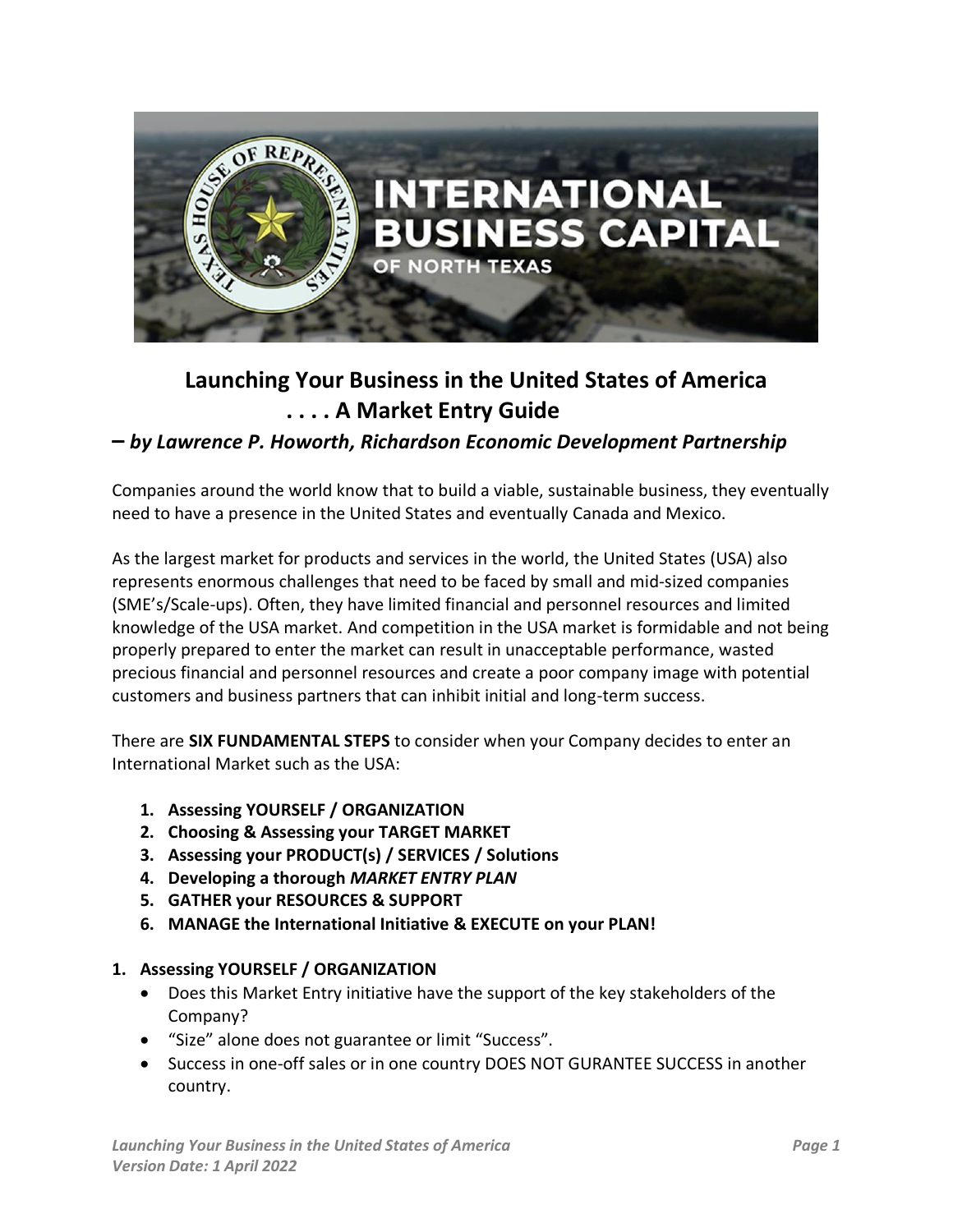- Beware the MYTH "The Costs of International Expansion will be paid by the Profits from that expansion". Profits are often unpredictable in the early years and your budgeting needs to allow for this.
- Cultural/Business sensitivity are you willing to accept different business and social cultures?
- Entering a foreign/overseas market will require INVESTMENT. Are you prepared for that?
- Beware the possibility of an International Expansion having a negative effect on your existing organization.
- What is your financial Risk tolerance unexpected costs of entering the market.
- Are you ORGANIZED with the appropriate experience and resources to enter the USA market?
- Do you have a local support group Bank, Attorney's, CPA's, Consultants experienced in International Business – SOFT LANDING RESOURCES?
- Are you COMMITED to the expansion as success may be longer term?
- Is this a Strategic/Competitive Necessity for your Company compared to an easier expansion in your home country?

# **2. Choosing & Assessing your TARGET MARKET**

- You have chosen the USA market have you compared this choice with entering other markets – costs, size of market?
- Have you done your MARKET RESEARCH on this market (in this case the USA) customers, buying/distribution process (agents, distributors, joint ventures), resources/talent supply and costs, similar products/services (competition), growth of the market, regulatory requirements, landed cost (customs duties, transportation, localization)?
- Do Free Trade Agreements apply? (The USA has free trade agreements in force with 20 countries Australia, Bahrain, Canada, Chile, Colombia, Costa Rica, Dominican Republic, El Salvador, Guatemala, Honduras, Israel, Jordan, Korea, Mexico, Morocco, Nicaragua, Oman, Panama, Peru, Singapore.)
- What is the Political, Social & Economic Risk? This is not so important for the USA but extremely important in some areas of the world. However, USA Administration policies do have an influence on certain businesses.

# **3. Assessing your PRODUCT(s) / SERVICES / SOLUTIONS**

- Is (are) Your Product(s) / Services / Solutions "Export-Ready"? Have you done a product selection and SWOT (Strengths, Weaknesses, Opportunities & Threats) analysis of your product(s)/services/Solutions? Not all may be "EXPORTABLE" or transferrable to a new country.
- Have you considered the efforts/costs of internationalization (packaging, measurement, i.e. metric, language, maintenance/support, documentation, regulatory requirements).
- Have you considered the efforts/costs of export or transferring solutions transportation, customs duties/taxes? (See Free Trade Agreements Above).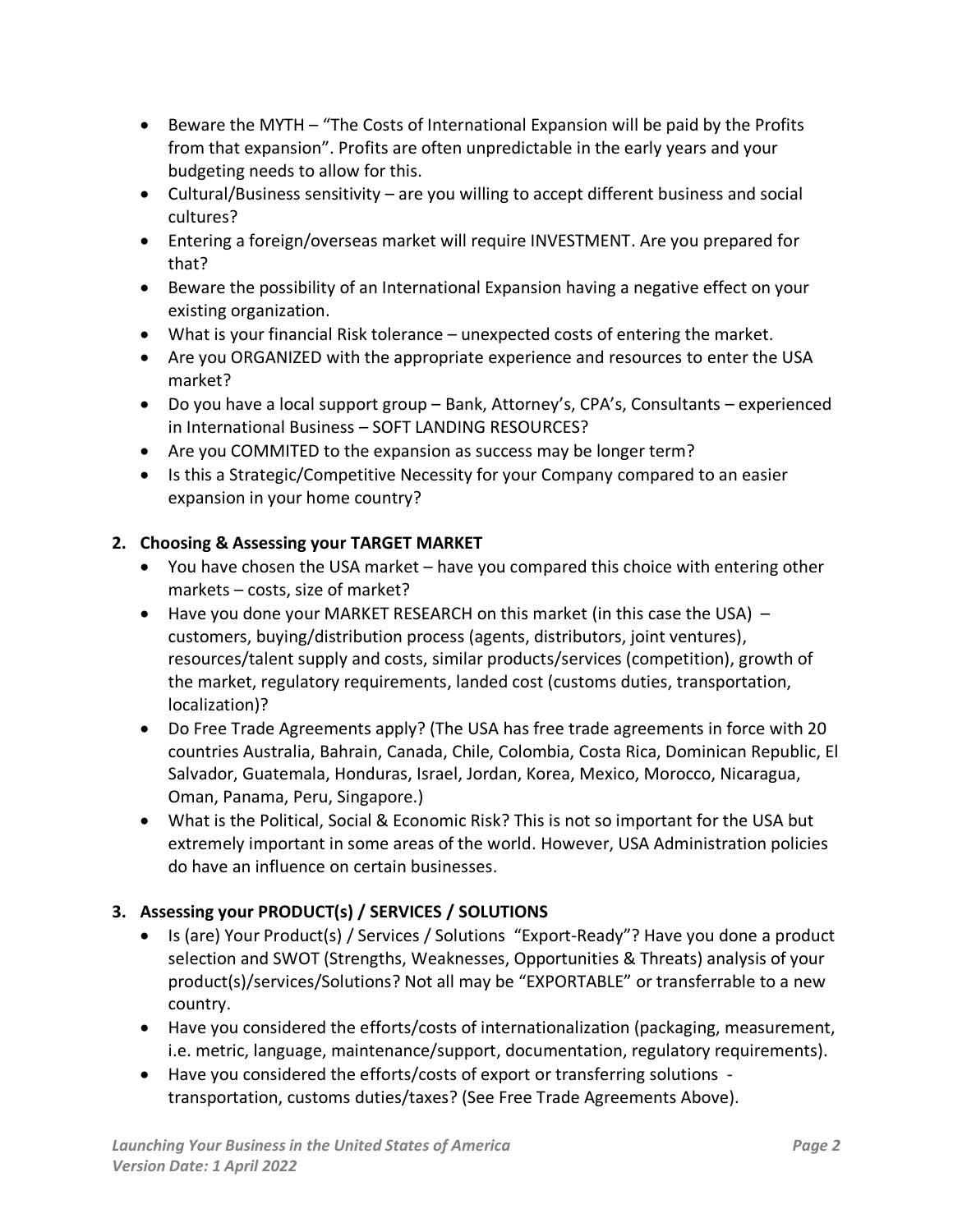- Your Industry what is the involvement of your industry and competitors in delivering to the new market (USA)? Is there a reason they are/are not doing this?
- Is your product(s)/services/solution potentially exportable or is it focused on your local market?
- Where does your product(s) rank in the USA market leader, also ran, price competitive, quality, IP protection?
- Country of Origin of the product/components this can determine customs, taxes, Free Trade Agreement application.
- Take care that your product/solution/service can be easily replaced by a similar product/solution/service - in other words you should look at potential competition WORLDWIDE even though you are focused on the USA.

#### **4. Developing a thorough MARKET ENTRY PLAN**

- **Part One: Develop your Management/Financial/Human Resources Strategy**
	- a) Effect on Current Business/Management
		- i. Anticipate distraction from current day-to-day business.
		- ii. Anticipate the drain on human resources.
		- iii. Plan for the human resources/outside assistance needs.
		- iv. Understand the knowledge base/experience required.
	- b) Financial:
		- i. Consider the cash dedicated to the Product(s)/Services/Solutions being introduced to the USA Market – what is the Budget?
		- ii. What kinds of Bank covenants are required, i.e. foreign sales collections & management?
		- iii. What is your currency risk and how will the repatriation of earnings be managed?
		- iv. What is your financial risk tolerance, unplanned (strikes, etc.)
	- b) Business Structure:
		- i. Often this should not be decided until Parts 2 & 3 of the Market Entry Plan are completed. Forms can include a) a USA subsidiary (C-Corp./LLC) with a single or multiple geographic offices or b) a joint venture with a USA company or similar structure.
		- ii. This decision should be made in conjunction with the home company's existing requirements.
	- c) Presence/Location in the USA:
		- i. Do you plan to set up an office(s) in the USA and hire local staff?
		- ii. Do you plan to send home-company employees to the USA to run the business or hire local management to start and run the business?
		- iii. Have you considered the right geographic location to situate in the USA?
			- a. Somewhat dependent on the structure and staffing-support requirements of the business.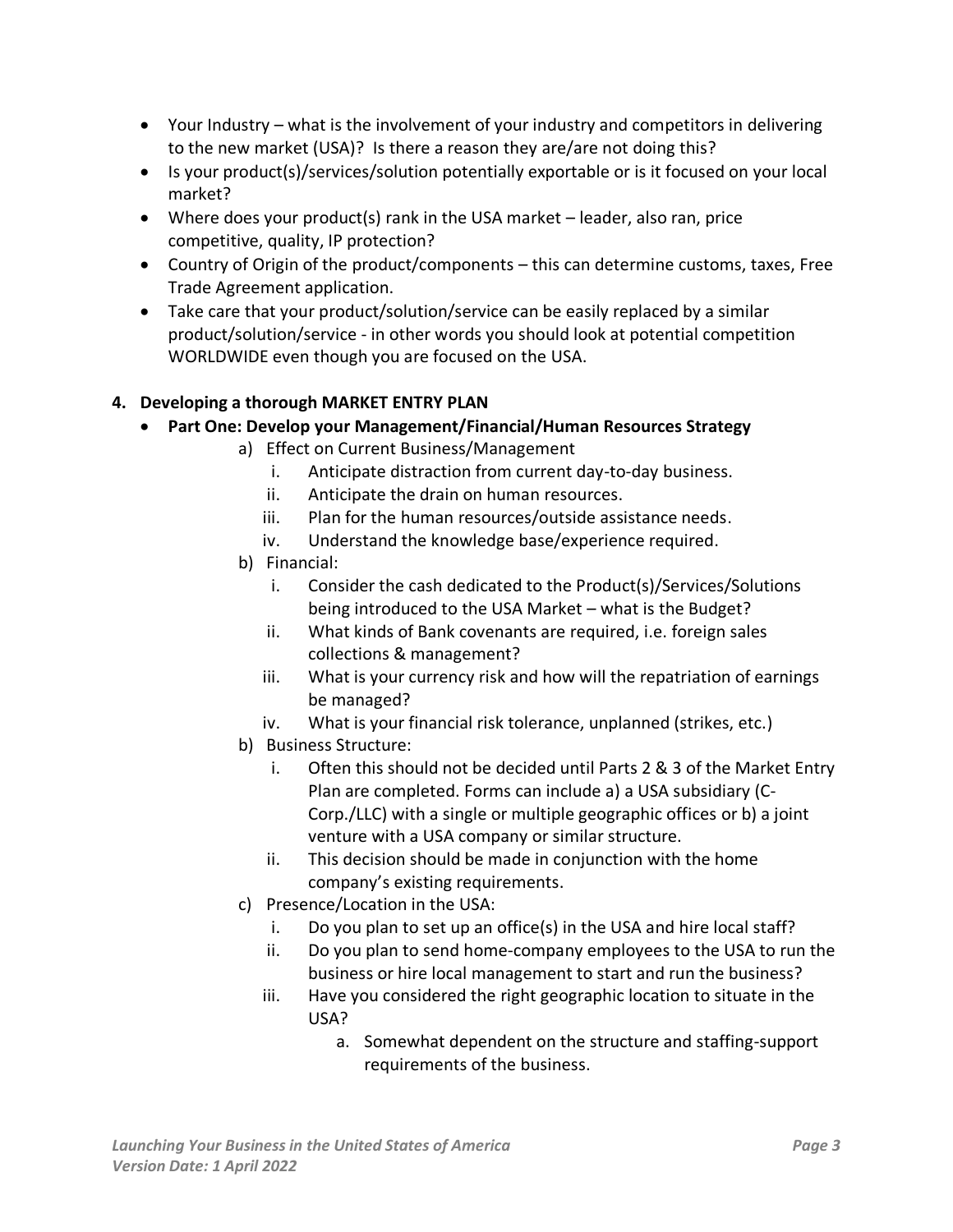- b. Variables to consider in selecting the appropriate location (and Texas/Richardson in the USA is ideal for most companies):
	- i. What location can best serve the time zones as it may better to be centrally located to minimize travel and provide office hour coverage to both east coast and west coast customers and partners that need to be covered?
	- ii. Where are your target customers and partners located?
	- iii. Where can you find employees with the technical expertise for your product(s)/services/solutions, industry/ technology clusters?
	- iv. What is the proximity to universities & colleges (especially those doing research in your industry)?
	- v. Where is the most cost-effective place to set up headquarters?
	- vi. Where would you find competitive wages?
	- vii. Where would you find low taxes, a high standard of living/ good lifestyle?
	- viii. Are there potential city, state and local business incentives?
	- ix. Where is a business-friendly state and local government with minimal regulation?
	- x. What is the proximity to a major airport hub for lowest airfares and best market coverage?
- d) Richardson, Texas is the ideal location for Technology-based Innovative Companies to locate their USA Headquarters. Specifically, the Richardson Innovation Quarter – [www.RichardsonIQ.com](http://www.richardsoniq.com/)



*The Premier Tech hub in North Texas. Home to 5 Research Centers for the University of Texas at Dallas in Richardson, Texas.*

- e) More on the Culture differences between your home country and the USA:
	- i. The challenges of language and cultural differences are the most obvious ones that need addressing for any foreign company. English as a second language is very important for home country employees to have, when dealing with customers and partners, but knowledge of cultural differences and business practices, methodologies, ethics and rules are equally important for any foreign company to grasp when launching their business in the USA.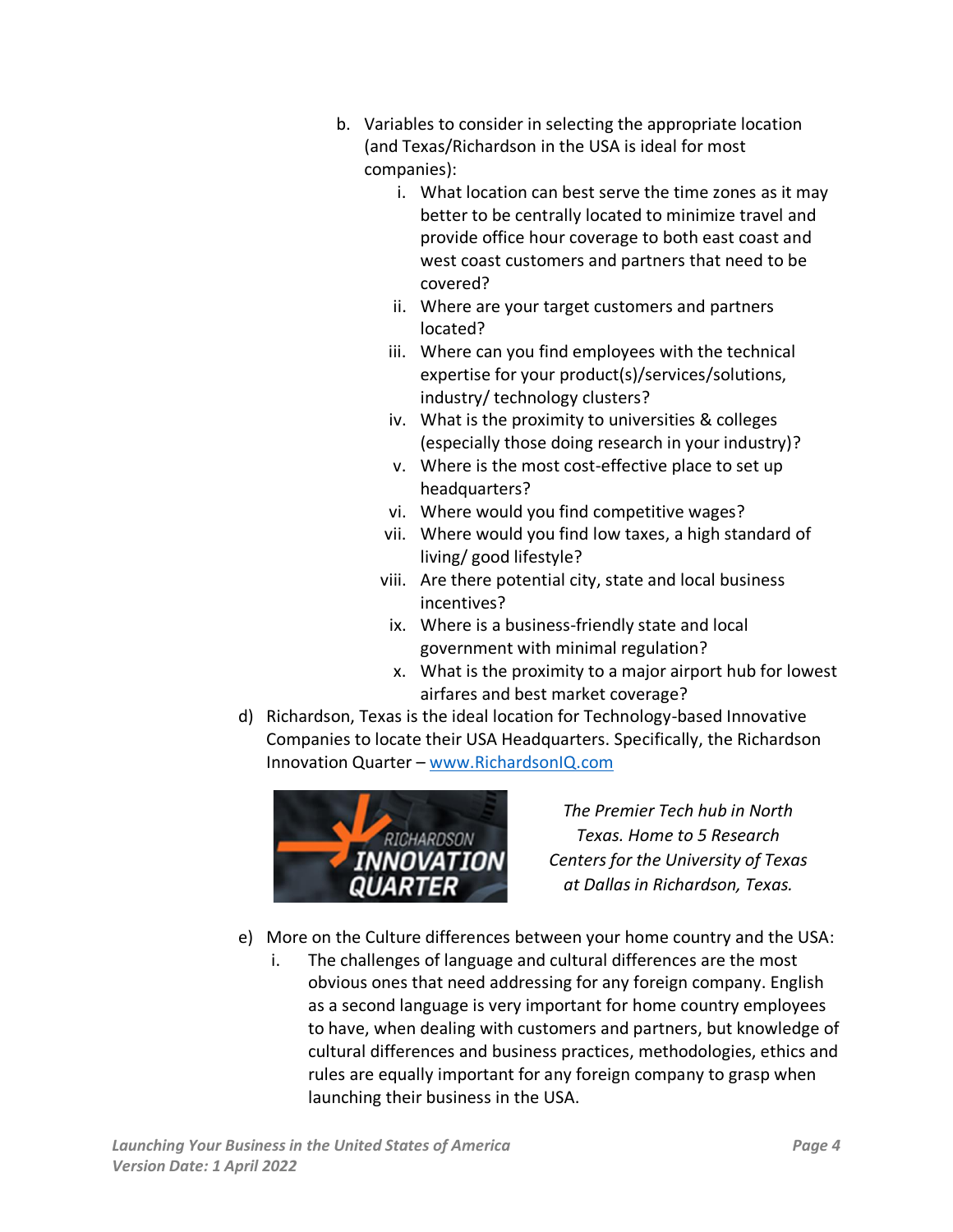- ii. Consider having employees from your overseas headquarters that will be involved in the USA launch to brush up on their English skills. English as a second language is taught worldwide.
- iii. Consider hiring a cultural business coach to assist employees being assigned to the project to be aware of USA business practices and ethics. The laws of your home country may not apply to the USA regarding business-conduct and they can be big legal and financial liabilities for the employees and the company.
- iv. Your country embassy or consulate or country-chamber of commerce in the USA can be a good source for the rules, ethics and policies.
- **Part Two: Develop Product/Services/Solution Strategy**
	- a) What is the similarity of Product(s)/Services/Solution in your HOME Country vs the Product(s)/Services/Solution you are planning for the USA
	- b) Are you considering competing on price?
	- c) How strong is your brand?
	- d) Is there a need for regulatory compliance (medical, electrical, measurement, etc.)?
	- e) What is the Cost structure for delivering the Product(s)/Services/Solution to the end customer?
	- f) Is your documentation and software localized in English for the USA and potentially English/French for the Canadian market and Spanish for Mexico and other Latin American markets?
	- g) Have you secured beta sites in USA prior to the launch to use as product testing sites and potential reference accounts?
	- h) Are all major bugs identified and have they been fixed to insure a successful launch to gain referenceable customers?
	- i) Do you have a high confidence in product quality, reliability and supportability (any major failures and poor first impression could take a long time to repair and establish a good company reputation)?

#### • **Part Three: Develop your Marketing & Distribution Strategy**

- a) Determine the Sales & Distribution Channels:
	- i. Are you considering a Direct Sales model to end customers with USA based sales personnel and supervision from home-country management and occasionally send company managers to the USA to build, interface and support your channels?
	- ii. Are you considering an Indirect channel?
		- a. Sales Agent Acts as a Commissioned agent
		- b. Distributor Customer is the distributor
		- c. Do you plan to use channel partners to distribute and sell your products and services versus direct selling presence?
		- d. Is your technology better suited to licensing to OEM vendors versus building your own brand?
	- iii. CONSIDER the PROS/CONS of INTERMEDIARIES (Distributors, Agents., etc.) and the effectiveness of each.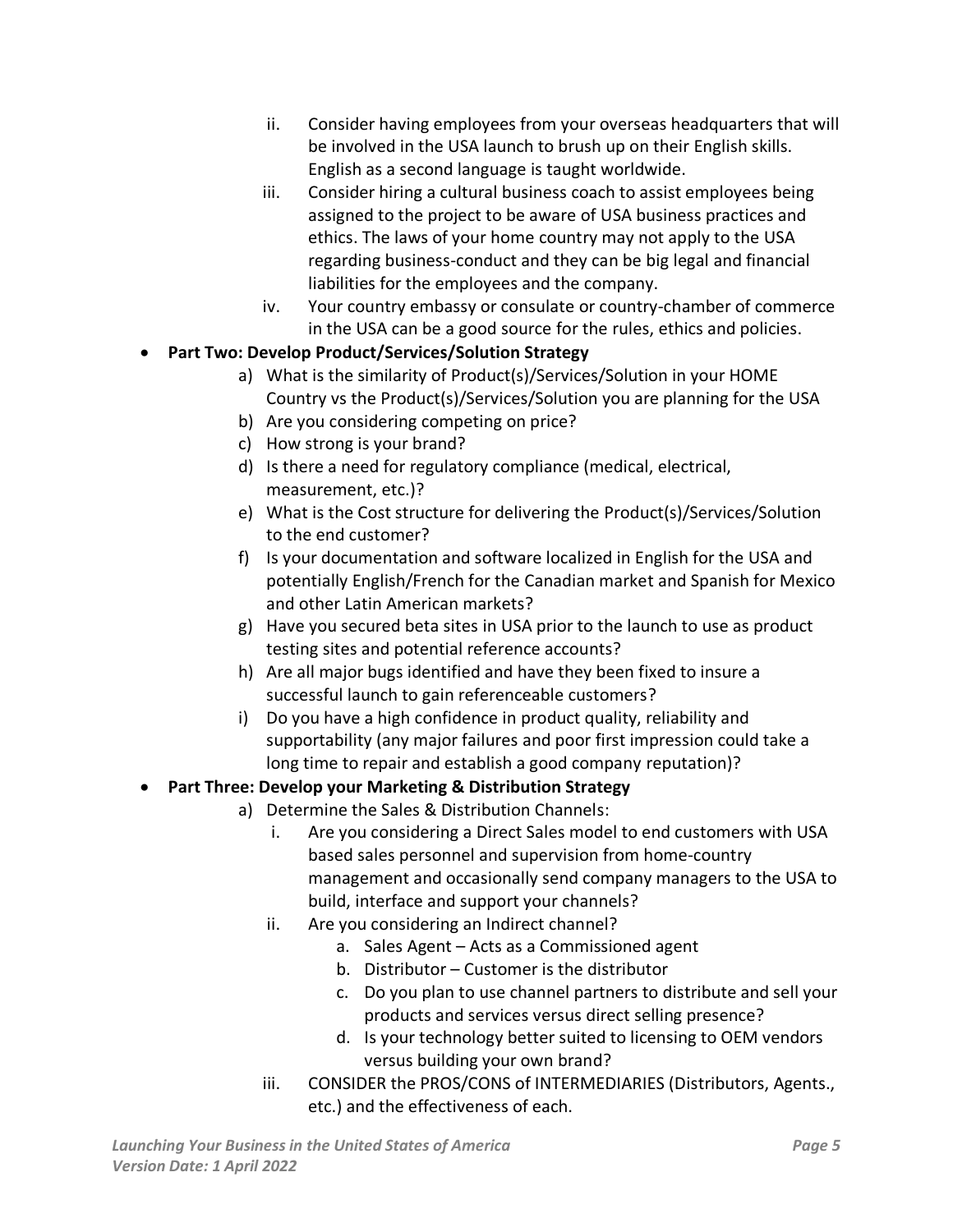- b) In the case of Products Consider the longer term for the product(s) can it(they) be manufactured or assembled in the USA market (or possibly Near Shore – Mexico or Canada – with the application of the USMCA) and what are the advantages/disadvantages?
- c) Doing this assessment at the time of market entry planning highlights a number of factors:
	- i. Cost flexibility
	- ii. Market acceptance
	- iii. Competitive advantage in the market
- d) Do you (will you) have sales and support organizations in place (outsourced reps, direct sale force, resellers, distributors, OEMs) and a program to train them on the products prior to the launch?
- e) Who will install and support your products? Will you have USA based onsite support, phone support, customer service?
- f) Will you need 24/7 support coverage?
- g) Have you considered what  $3<sup>rd</sup>$  party plug-in or solutions are needed for your product/service/solutions and is that 3<sup>rd</sup> party solution available in the target market (USA)?
- h) Do you have a Sales Launch Plan complete?
	- i. Start planning a product sales launch six months prior to the launch date.
	- ii. A coordinated effort with engineering, production, marketing, sales, support, logistics and order entry will be required.
	- iii. Everyone must be ready with their part of the process before you launch. Doing these things "on-the-go is risky.
- i) Develop a detailed **Marketing Plan**:
	- i. KNOW and UNDERSTAND the USA market and HOW your product(s)/Service/Solutions are currently sold and distributed!!
	- ii. Engaging an experienced Marketing Agency that has experience with Companies entering the USA market is critical. Many solutions are marketed on-line so ensure that you are prepared for this.
	- iii. Are your target markets and target customers identified?
	- iv. Has a competitive analysis been completed to provide adequate product positioning, pricing, licensing, services offerings?
	- v. Is your advertising and PR campaign properly aimed at your target customers?
	- vi. Are your website and sales materials updated to accommodate the USA and potentially the North American market? To do business in the U.S. you must look like you know the market and the local language.
	- vii. Have you worked with a PR firm to schedule a press and analyst tour to maximize launch exposure?
	- viii. Do you have local customer references documented and success stories available to the sales team, channels, press?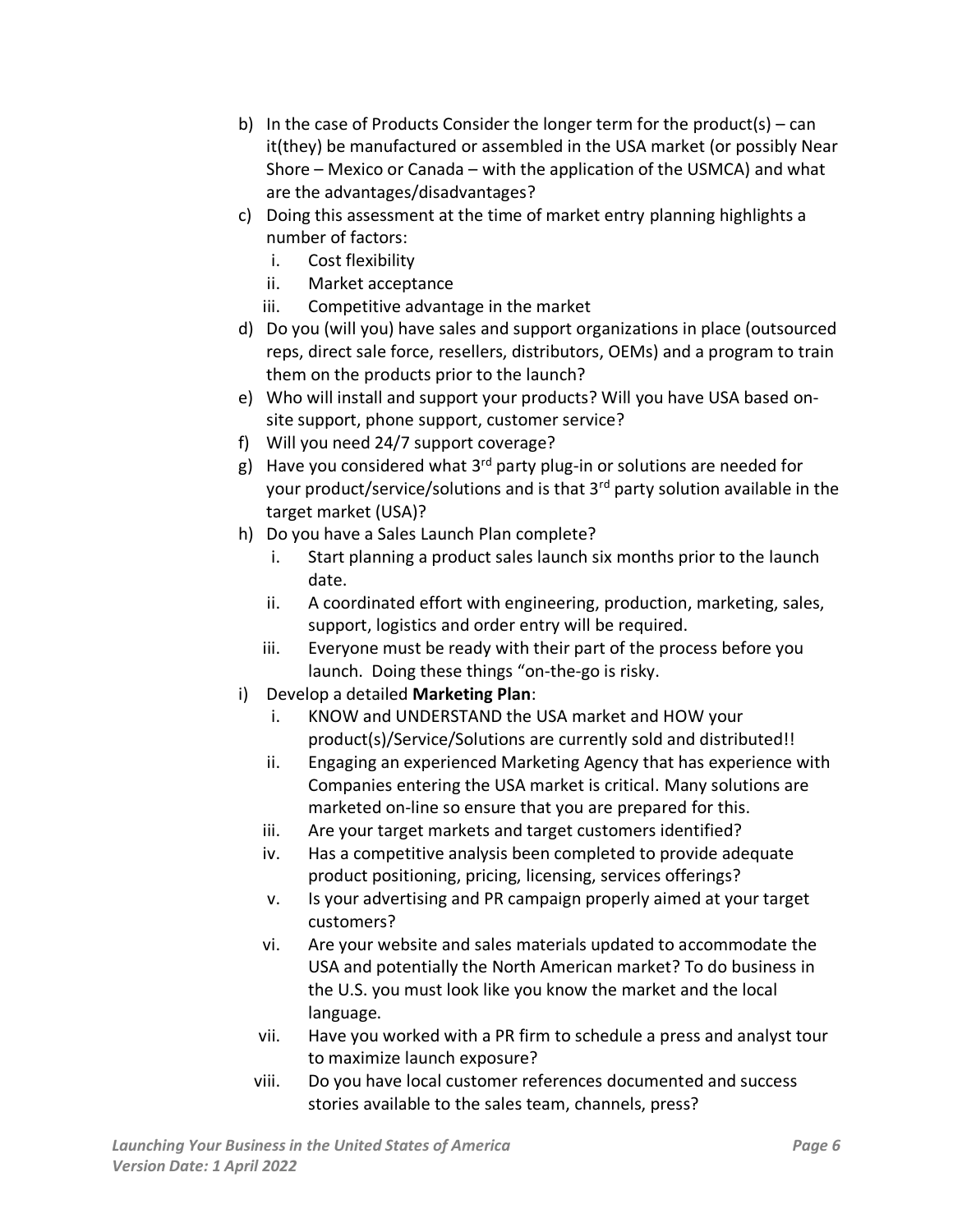- ix. If a technology solution, have you had your product reviewed with third party testing organizations?
- x. Have you targeted strategic partners and developed a business relationship with them to leverage your sales efforts?
- xi. Are there on-going marketing programs after the launch to maintain lead generation?
- xii. Have you mapped out and committed to key industry event participation such as trade shows, and other conferences for maximum exposure?
- **Part Four: Incorporate your Market Entry Plan with your Company's overall Business Plan**
	- a) This is essential, especially depending on the size of the international expansion relative to the size of the Company.
	- b) Attaching the Market Entry Plan to the Overall Business Plan for the Company elevates the importance and visibility of the effort.
	- c) The Market Entry Plan for the USA should have its own Financial Model that fits with the Business Plan of the Company
- **The Market Entry Plan has to be a living document that is updated as new information is received.**

# **5. GATHER your RESOURCES & SUPPORT**

- Choose a senior Key Contact that has the ability to make (or get) decisions expediently.
- Assemble local in-country (USA) resources to guide you through this process. There are external consulting organizations that specialize in this process.
	- a) Have you engaged with a legal firm to start the incorporation process, handle legal issues such as office lease agreements employment agreements, governmental documentation requirements (federal, state, local)?
	- b) Have you set up a banking account in the USA with a bank that can handle currency exchanges between the USA and your home country?
	- c) Have you identified an accounting firm (CPA) (or contract staff) to handle issues like payroll, taxes, billing and accounts receivable/accounts payable?
	- d) If you plan on sending company employees to the USA, have you found an immigration lawyer to assist in acquiring proper USA visas?
	- e) If you plan to hire local employees have you found a professional recruiting organization to help find qualified talent?
	- f) If necessary, have you selected employee benefits providers for company health, dental, vision insurance or do you plan to outsource this function to a third party Human Resources outsource firm?
- The Richardson Economic Development Partnership has an award-winning selection of such resources (Soft Landing) and can help in this process.
- Choose your external resources wisely!!! Use them wisely!!!